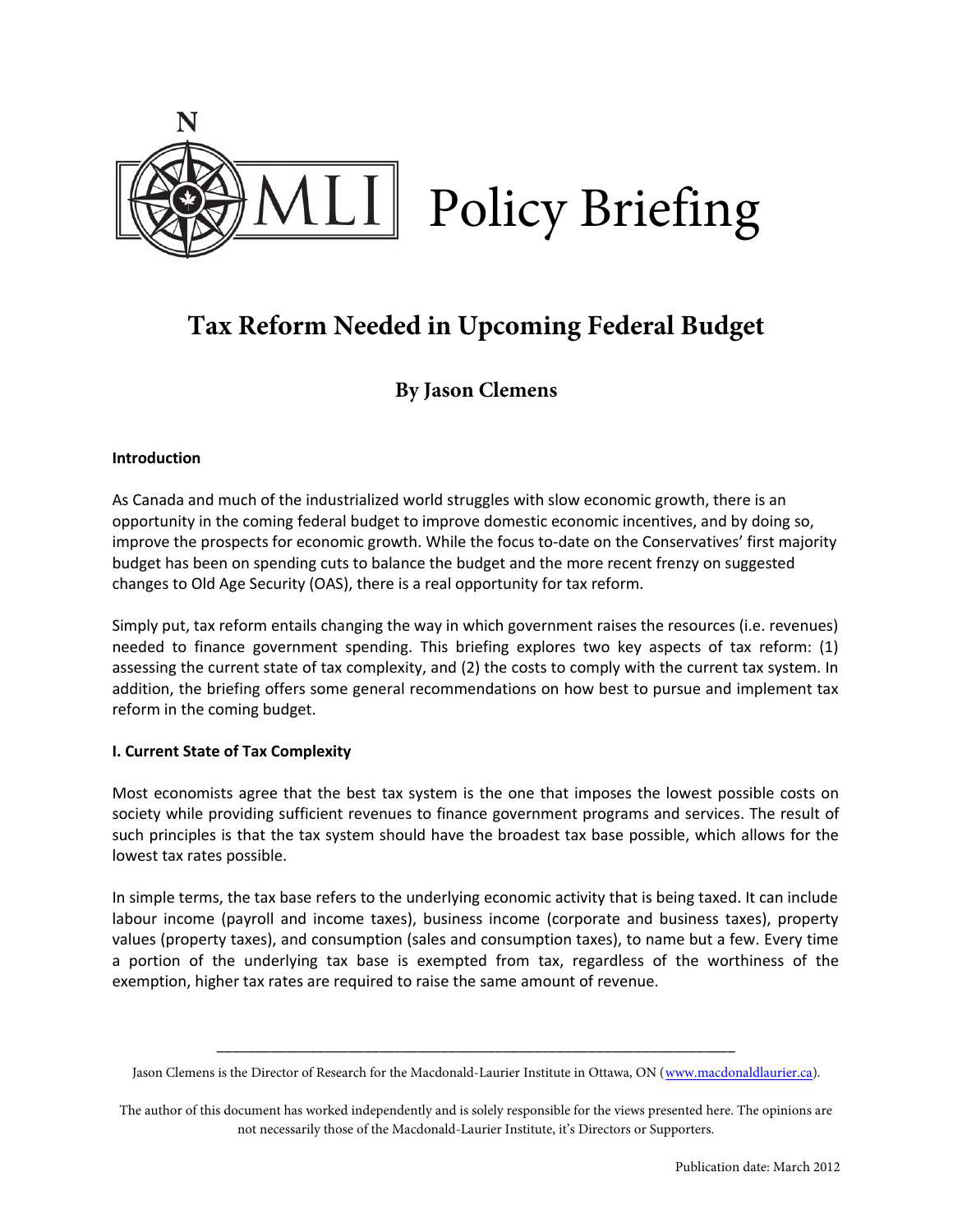Tax rates influence decisions by individuals and firms to expend work effort, save, invest, and undertake entrepreneurial activities, which form the basis of a productive and prosperous society. More specifically, tax rates influence these decisions by affecting the rewards individuals receive from undertaking these activities and in particular, marginal tax rates, which apply on the next incremental dollar of earnings, influence such decisions. Simply put, low marginal tax rates minimize the disincentives faced by individuals when considering decisions for work effort, savings, investment, and entrepreneurship.

The introduction of tax credits, deductions, and other allowances (also known as carve-outs) narrow the tax base, which means a higher tax rate is required to raise the same amount of revenue. The higher tax rates, and in particular the higher marginal tax rates, create disincentives, or barriers, for productive activities such as investment and entrepreneurship.

Tax reform offers the opportunity to rationalise, either by reducing or outright eliminating some of these tax credits and other special treatments in exchange for lower marginal tax rates. By expanding the tax base through the reduction or elimination of these special privileges, lower tax rates can be introduced that raise the same amount of revenues.

There are two additional issues to consider in examining tax credits, allowances, and other deductions, which are generally referred to as tax expenditures. The first consideration is that there are many programs classified as tax expenditures that yield enormous economic benefits to the Canadian economy. For example, the reduction in the general capital gains tax is counted as a tax expenditure rather than simply a tax reduction. The Canadian economy would be ill-served to reduce or eliminate this tax expenditure, which would increase taxes on capital gains.

Similarly, tax deferred pensions and registered savings accounts as well as the new Tax Free Savings Plan are also all counted as tax expenditures. All three programs have made savings more attractive and accessible for Canadians, thus improving the incentives for savings and investment. Put simply, tax reform should not aim to eliminate all tax credits and other carve-outs but rather focus on those that provide little or no benefit to the economy.

Indeed, the second consideration, which is key when assessing tax expenditures, is whether they improve the economy as described above or simply reward activities that were already underway. The worst outcome is when these credits and deductions simply lower the tax burden for certain individuals, businesses, or activities without necessarily improving incentives or behaviour. Indeed, in many cases they simply benefit individuals and businesses for what they were already doing, which implies a cost but no net benefit.

### *Sampling Personal Income Tax Credits*

Reviewing the tax credits and related exemptions for personal income taxes in the most recent Tax Expenditure Report (20[1](#page-5-0)1)<sup>1</sup> provides insights on the breadth and depth of tax credits and other exemptions now present in the tax system. Recall that these carve-outs narrow the tax base and therefore require higher tax rates to raise the same amount of revenues.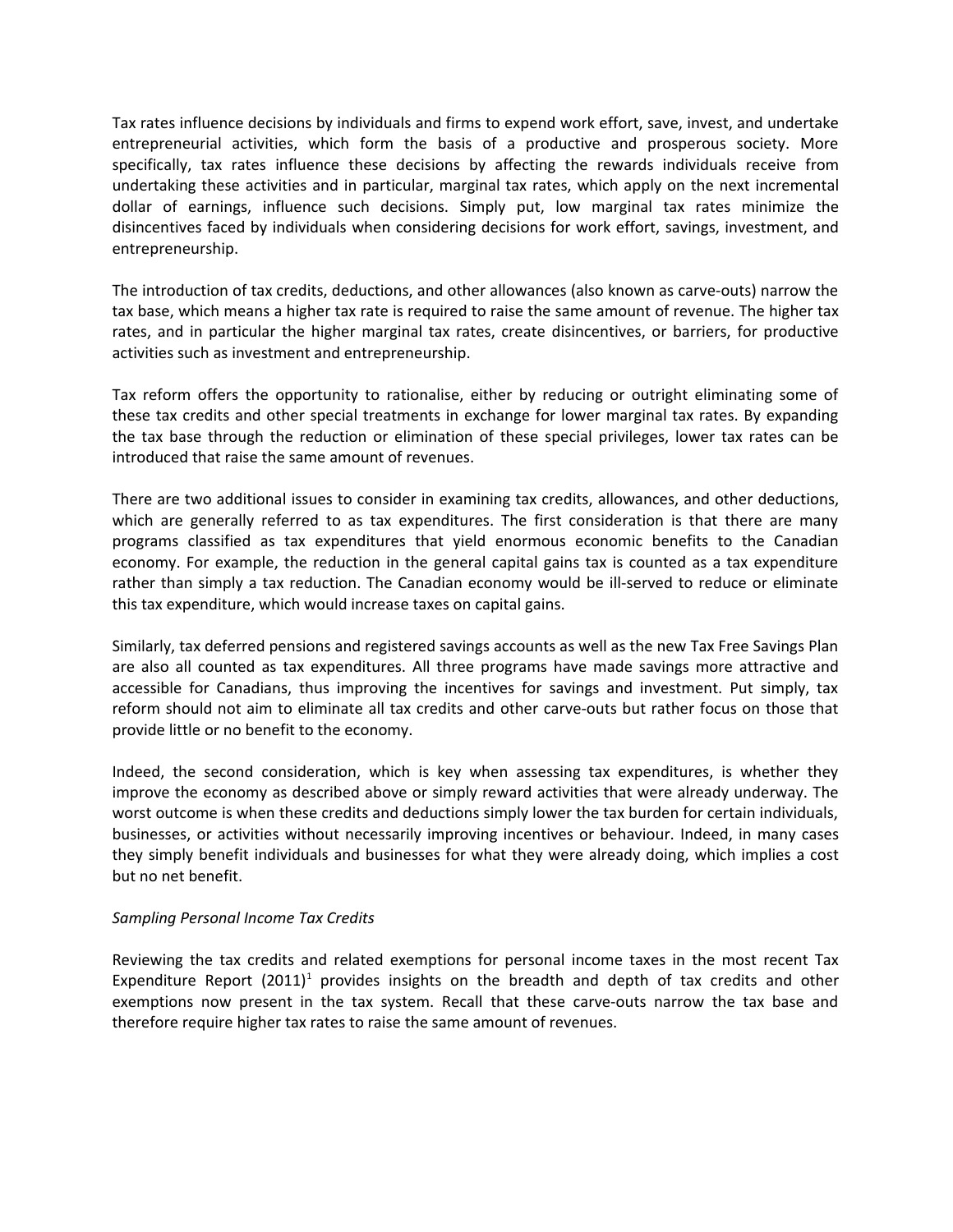The tax credits sampled below have moved far beyond those discussed previously, which all have the potential to benefit every Canadian citizen while also improving the overall economy. Find below a few categories of activities where there are multiple tax credits and other exemptions.

• There are now tax credits that benefit specific job classifications, including artists, musicians, tradespeople, apprenticing vehicle mechanics, volunteer firefighters, caregivers, farming and fishing, and clergy.

• There are almost twenty tax credits dedicated to work-related expenses, such as child care, home relocation loans and expenses, union and professional dues, and both a general employment credit as well as the recently introduced Working Income Tax Benefit (WITB). (Total = \$6.9 billion)

• A number of child-related tax credits exist, including the new child tax credit, children's arts tax credit, child care expenses, and the children's fitness tax credit. (Total = \$2.6 billion)

• There are a number of tax credits designed to assist students as well as parents paying the cost of post-secondary education, including credits for attending school, tuition, savings for school, textbooks, and loan interest on loans accumulated while in school. (Total = \$1.9 billion)

There are also a number of specific tax credits within the 100-plus tax credits and other special treatments for personal income taxes worth noting:

- The Age Credit is specifically designed to reduce taxes for lower-income seniors (\$2.3 billion);
- Tax exemption for employer-paid health and dental benefits (\$3.2 billion);
- Medical expense tax credit for those incurring qualifying medical expenses (\$1.1 billion);
- Lifetime capital gains exemption for farm and fishing properties (\$335 million);
- Capital gains exemption for principal residences (\$4.2 billion); and
- Public Transit Tax Credit (\$150 million);

And this is only a sampling of the 100-plus carve-outs or special treatments offered for personal income taxes through tax expenditures. These special preferences totalled \$130.2 billion in 2011, which is significant given that the federal government only collected roughly \$120 billion in personal income taxes.<sup>[2](#page-5-1)</sup> In other words, the value of the various tax credits and other exemptions exceeds the value of the revenues collected in personal income taxes in 2011. This list ignores the value and nature of tax credits offered for corporate income taxes and the GST, which adds roughly another \$44.6 billion in exemptions and carve-outs.

Far too many of these carve-outs benefit a small group or sector of the economy at the expense of the larger economy. Remember that every carve-out shrinks the tax base, which means a higher resulting tax rate to raise the same amount of revenues. A far better approach – and one whose time has come – would be to cull or even eliminate many of these special-interest tax credits and use the resulting revenues to reduce marginal tax rates.

### *Cost to Reduce Tax Rates*

Thus far the briefing has explained the cost of tax credits and similar exemptions in the tax code. The benefit available from reform is the ability to lower marginal tax rates, specifically personal income tax rates without giving up any revenue. This balance can be achieved by simultaneously reducing or eliminating some tax credits and using the resulting savings to finance reductions in the personal income tax rates.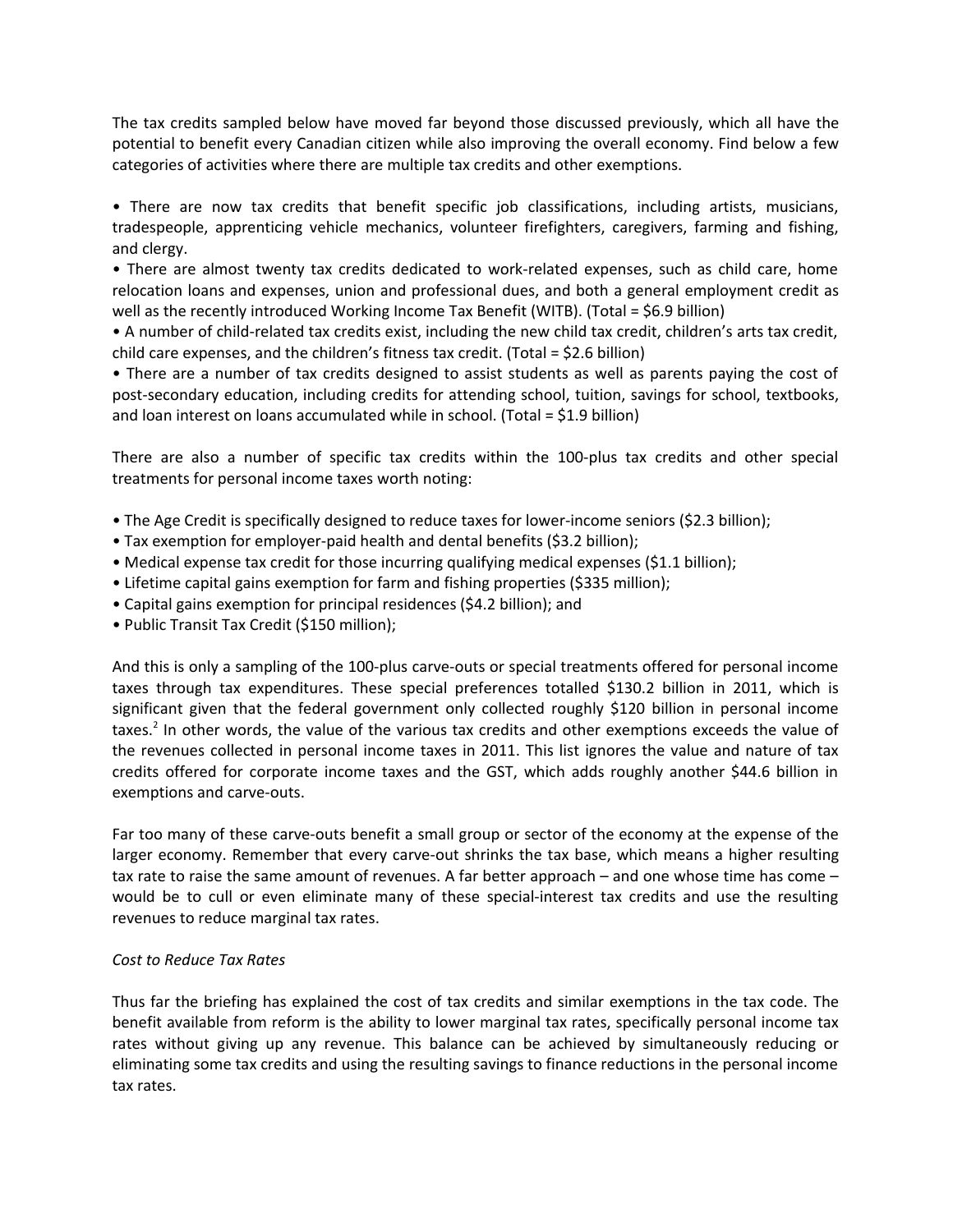For illustrative purposes, a preliminary set of estimates were calculated for the cost of a one-percentage point reduction in each of the four personal income tax rates:

| Table 1. Cost estimates <sup>3</sup> |               |
|--------------------------------------|---------------|
| Bottom Rate (15% to 14%)             | \$6.1 billion |
| Second Rate (22% to 21%)             | \$1.9 billion |
| Third Rate (26% to 25%)              | \$0.5 billion |
| Fourth Rate (29% to 28%)             | \$1.0 billion |

The cost of a one-percentage point reduction in personal income tax rates is greatest for the bottom rate, which applies to all income earners above the basic exemption. However, this reduction also provides the weakest improvement in economic incentives.

It would be much wiser for reductions in personal income tax rates to be targeted on the two middle income tax rates of 22 and 26 percent, respectively. Specifically, the funds generated from reducing and/or eliminating tax credits and exemptions through tax reform should be used to reduce, and ultimately eliminate the middle two personal income tax rates, leaving just two personal income tax rates; one for the majority of earners and a second rate for higher-income earners.

The self-financing reforms outlined above would improve the incentives for work effort, savings, investment, and entrepreneurship, and in doing so strengthen the Canadian economy.

#### **II. Compliance Costs**

The costs associated with a complex tax code go far beyond simply raising the resulting tax rates by narrowing the tax base. Indeed, one of the often overlooked aspects of a complex tax system is the cost imposed on individuals and businesses to comply with the tax code as well as the administrative costs incurred by governments in maintaining the tax system. Simply put, the more complicated the tax code, the more costly it is for both individuals and businesses to comply with it, and the more costly it is for governments to administer. Tax reform that simplifies the tax system offers additional savings in the form of lower compliance and administrative costs.

One sign of the degree of complexity in the current tax system is the degree to which individuals must rely on professionals to complete and file their income taxes. A 2010 survey of Canadian tax-filers found that 51 percent used a tax preparer such as an accountant or lawyer to complete their taxes while another 18 percent relied on friends or non-profit organizations.<sup>[4](#page-5-3)</sup> In other words, less than a third of Canadian tax-filers were able to complete their tax returns without outside assistance.

When one compiles these costs along with the costs of organizing receipts, corresponding with tax preparers, and/or competing one's own taxes, the total annual cost to comply with just personal income taxes in Canada was estimated at between \$4 and \$[5](#page-5-4).8 billion.<sup>5</sup>

But as Canadians know all too well there are a plethora of other taxes that also impose compliance costs on individuals and businesses. The last comprehensive assessment of tax compliance costs was completed in 2008.<sup>[6](#page-5-5)</sup> This study estimated that the total costs incurred by individuals and businesses to complete and comply with taxation were between \$16.2 and \$25.0 billion dollars.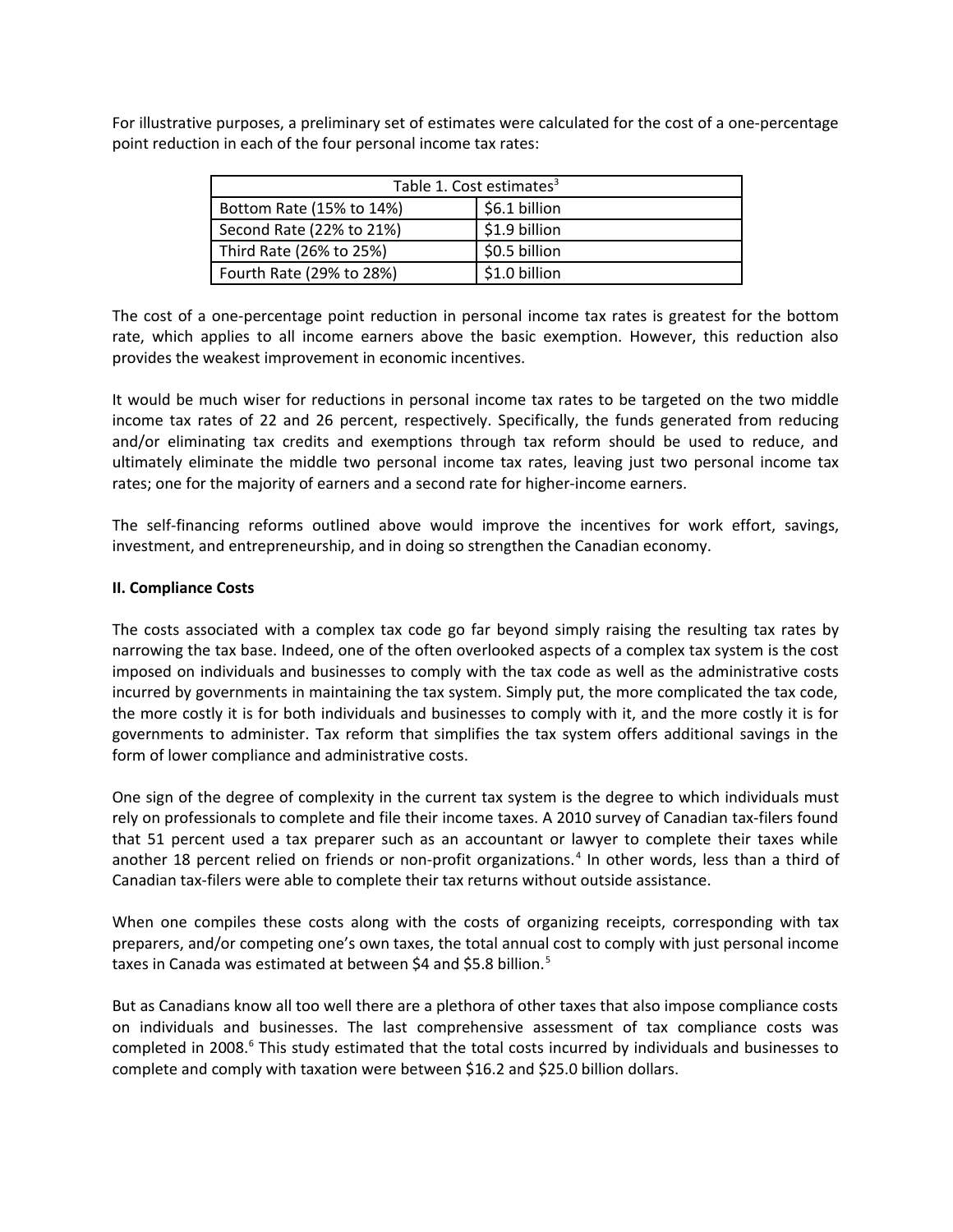An additional \$2.7 to \$5.8 billion was incurred to administer the tax system by the federal, provincial, and municipal governments. Thus, the total cost to comply with and administer Canada's tax code was estimated at between \$18.9 and \$30.8 billion. The costs to comply with and administer the tax code have likely increased as it has become more complicated over the last half-dozen years.

### **III. Conclusion and Recommendations**

There are a large number of tax credits and exemptions that clearly benefit a small group of Canadians at the expense of higher tax rates. In addition, many of these carve-outs simply reward individuals and businesses for activities they were already doing, which implies no net benefit with substantial costs. The Canadian economy also incurs substantial costs, last estimated to be between roughly \$19 and \$31 billion annually to comply with and administer the tax code.

The Canadian government has an opportunity to introduce broad tax reform aimed at reducing the number and cost of tax expenditures with particular focus on those that benefit a narrow group of Canadians and/or do not improve the incentives in the Canadian economy. The proceeds from such reforms could be used to reduce marginal personal income taxes, and in doing so improve the Canadian economy through stronger incentives for work effort, savings, investment, and entrepreneurship.